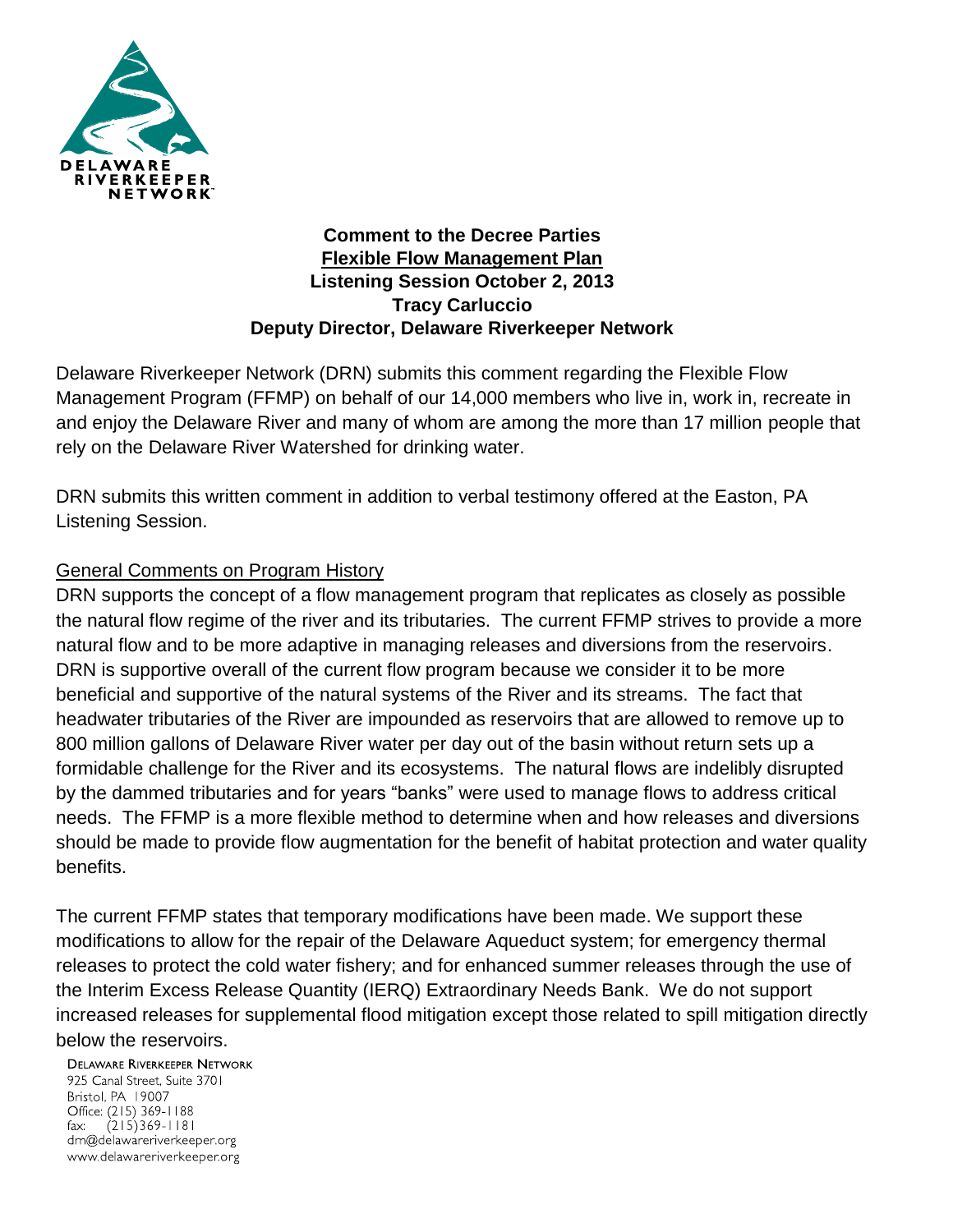We support the permanent changes that allow for increased reservoir releases for habitat protection needs and the other uses outlined in this section of the FFMP. We will address the various aspects of the current program under the appropriate section.

### 1c. Criteria for FFMP Modification

We agree with inclusion of all of the criteria and comment on the following:

- Source and sustainability of water available to support modification and the environmental or economic resources: we agree that the sustainability of all water uses should be a key component of decision making so that water resources are not overextended. We point out that the postponement of a water resources assessment will deprive decision makers of needed information about the availability of water volume and source. For this reason, DRN considers the postponement of a full assessment to be a handicap and urges the Decree Parties to include such an assessment as soon as possible.
- Consideration of naturally-occurring habitats over manmade habitats: we agree this is a correct approach but point out that much of the natural systems have changed over time due to anthropomorphic influences so it is often a judgment call to discern between the two. Of course expert input is essential in this matter but on a basic level we agree that, for instance, natural forests should be protected over manmade park facilities and dwarf wedge mussel habitats should be protected over recreational uses.
- Scientific basis for modification: we support the employment of science and real data as opposed to modeling and reference data.
- Impacts to drought management and water supply: we agree these are major purposes to be served by the FFMP since the reservoirs are water supply reservoirs vulnerable to drought. We do not agree that flood mitigation should be included as a criteria except strictly limited to spill mitigation or areas in stream reaches below the reservoirs and local to the reservoir dams to avoid spills during storm flows or snow pack melt.
- Potential impacts to water quality, existing National and State Pollution Elimination System permits and assimilative capacity of the Delaware River: we agree that water quality impacts are inexorably connected to flow management and are an essential criteria in order to maintain the exceptional water quality of the Delaware River. The Congressional Wild and Scenic designation and the Delaware River Basin Commission's (DRBC) Special Protection Waters classification demand that the River's exceptional water quality not be degraded. These outstanding values of the Delaware River must be supported by the FFMP, requiring that the water quality implications of flow management be a major criteria.
- Adaptive management principles: we consider the flow program's reliance on adaption to weather and other variable environmental conditions to be an essential criteria that will allow the program to change with these variables which include regional weather patterns and global climate changes.
- Impacts to salinity: we agree that the science is clear that the releases and the River's flow regime are tied to the salt line in the tidal portions of the river, impacting millions of people's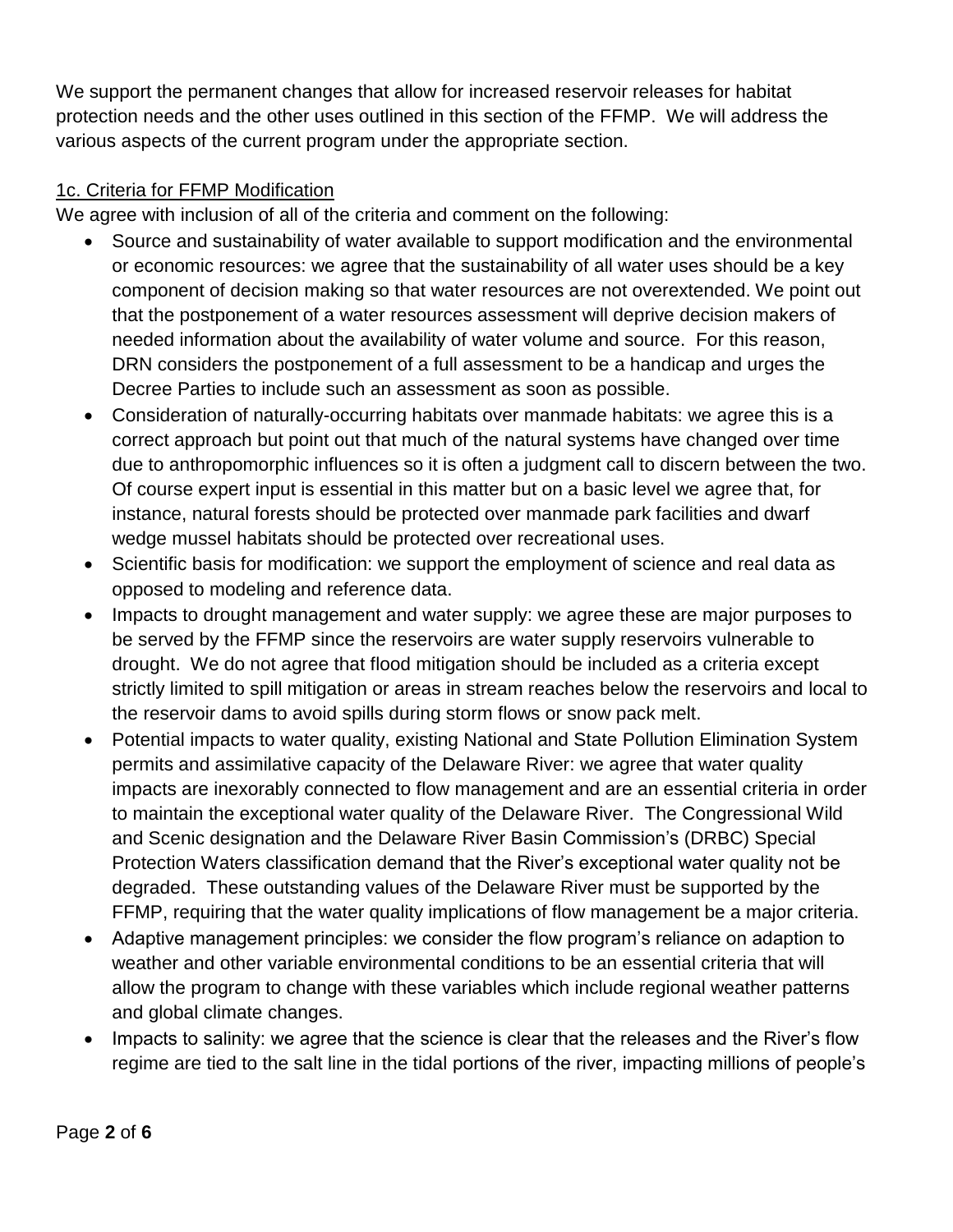water supply, extensive commercial and industrial uses, and vulnerable ecosystems that support many forms of river life.

#### 4a. Releases – Conservation

We agree that releases are to be made to protect the ecology in the stream reaches below the reservoirs based on the Habitat Protection Program (HPP). We have not engaged an expert to analyze the HPP or the Operations Support Tool but we support the concept of using real data for these stream reaches and the main stem Delaware River to design a protective program that benefits habitat and the living creatures that make up that habitat.

### 4d. Releases – Interim Excess Release Quantity Extraordinary Needs Bank

We oppose the use of this needs bank for flood mitigation in the main stem Delaware River. Flood protection downstream on the main stem river cannot be successfully achieved by reservoir management that employs voids so it should not be allowed to be considered as a water use of the Extraordinary Needs Bank. Although this use is not specifically listed in this section, this section allows the DRBC to approve water-use activities for which this bank can be employed.

## 5d. Drought – New Jersey Offset Bank

We oppose the New Jersey Offset Bank arrangement that will allow New Jersey to take more water than previously due to water storage provided for offsetting the increased diversions by New Jersey during drought. The additional increases as established in Table 1 will allow New Jersey to take its full 100 million gallon per day diversion through the Delaware and Raritan Canal during Drought Watch and Drought Warning and up to 85 million gallons per day during drought emergency. This relieves New Jersey of having to employ extra conservation measures during these drought periods that they would otherwise have to follow. New Jersey should have to adhere to full drought restrictions when river flows are low due to drought and there is no compelling reason to relieve them of this obligation. Further, this will require more water to be kept "in reserve" by New York City in the reservoirs so that it is available as an offset contribution to river flows for New Jersey if drought conditions occur. This means that there will be less water available for conservation releases to benefit the habitats and stream life downstream of the reservoirs. This water is needed for flow augmentation to benefit fish, fishlife and habitat based on a scientific assessment of habitat and species needs and this analysis should determine the flow regime and release framework, not a negotiated deal with New Jersey. DRN opposes this arrangement with New Jersey and advocates that it be removed from the FFMP.

# 6. Habitat Protection Program

Page **3** of **6** We support the management goal of the Habitat Protection Program "...to protect the cold water fishery while maintaining aquatic community diversity, structure, and function through improved ecological flow release". The four categorical protection levels should reflect actual conditions in those stream reaches based on data gathered form those reaches; the FFMP states that New York and Pennsylvania fishery managers developed the categories. We are familiar with the PA Fish and Boat Commission's 2010 comments regarding the FFMP and the efforts of fishery advocates to provide maximum protection to these special habitats through flow management.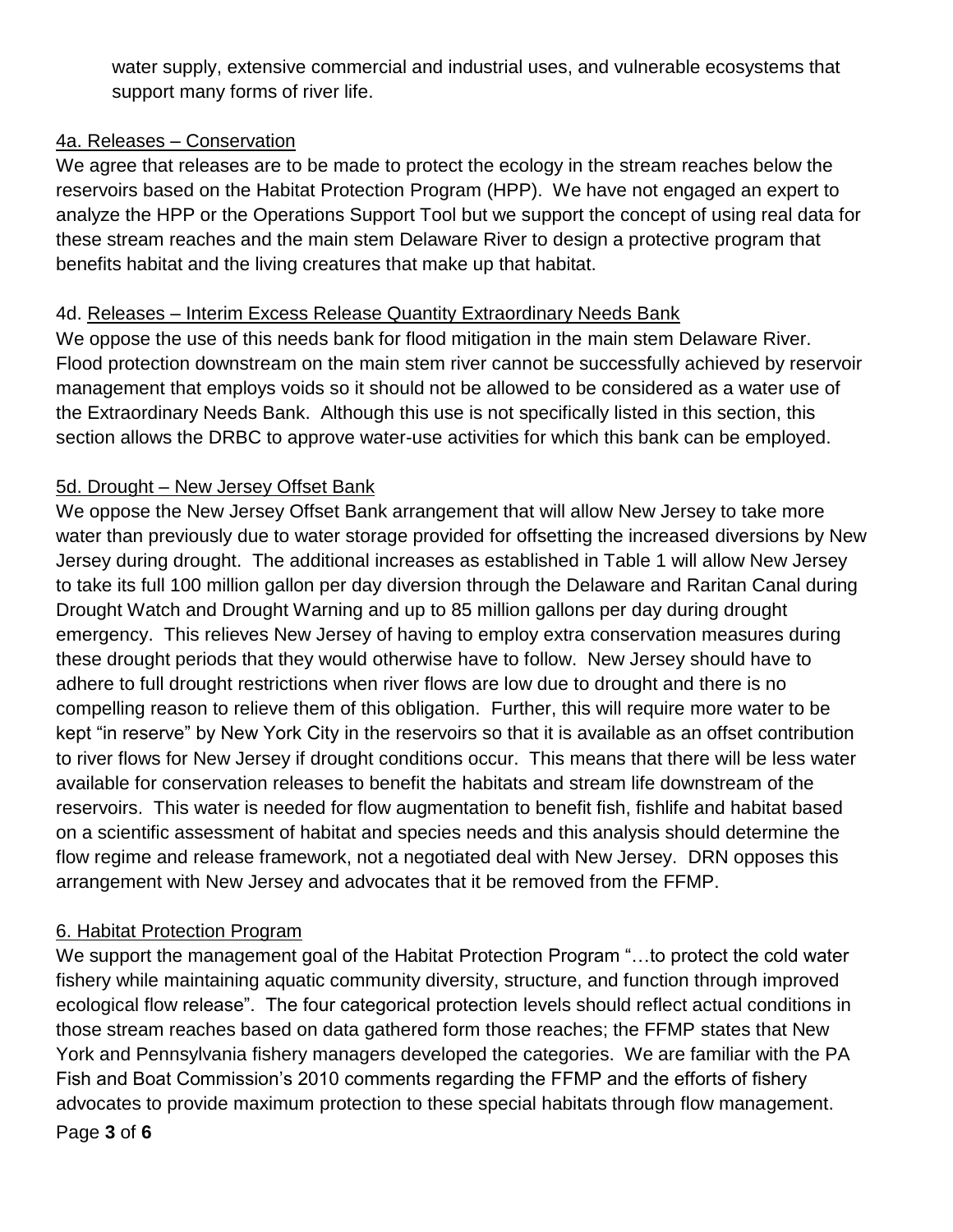Our greatest concern is the protection of Delaware River native species of fish, fishlife and aquatic life, particularly threatened and endangered species including the dwarf wedgemussel. We are especially concerned that the FFMP states that "Requirements for protection of the federally endangered dwarf wedgemussel are currently under study and are poorly defined". Adding to our concern is the classification of the river section that contains one dwarf wedgemussel population located in the vicinity of Calicoon, New York, under a "Minimal" protection level. We advocate that the dwarf wedgemussel segment of the river be afforded greater protection based on maintaining the special conditions this animal may require such as flow velocity, rippling and stream bottom characterizations. We oppose the minimal classification of this segment that contains these species and advocate for a conservative approach that provides greater protection while the species is studied and its needs are better understood.

## 7. Discharge Mitigation Program

We recognize that in certain conditions such as storm flows, high water, and snow pack melt, spills from the reservoirs require management to avoid flooding directly below the reservoirs. The effort to maintain the Conditional Storage Objective with a goal of mitigating "… the effects of flooding immediately below the City Delaware Basin Reservoirs" is reasonable. Whether or not this will result in a 10% void depends on water supply and environmental conditions. Although the FFMP does not strive for flood control voids accept for this stated limited purpose, DRN states for the record that we do not support any additional effort to add voids for flood flow storage to the reservoirs for flood control purposes in the downstream river. As the Decree Parties are aware, DRBC analyses of major Delaware River flood events between 2004-2006 show that voids in the reservoirs cannot provide meaningful flood protection benefits in the downstream Watershed. Attempting to provide flood control through the New York City reservoir system is not feasible, beneficial, or environmentally or economically sound. The water supply reservoirs were not designed for that but more importantly, they are not an effective means to accomplish a reduction in flooding and flood damages.

In fact, flood damages are best controlled by protecting floodplains and implementing policies and funding to remove structures from the path of floodwaters because, simply put, floodplains flood. DRN points out the most effective, preventive, and cost beneficial measures we can take is to reduce storm runoff by limiting land use changes; to employ effective stormwater recharge systems; to buffer riparian areas along all waterways to allow storm flows to be absorbed and slowed; and to avoid damages and catastrophic losses by keeping floodplains vegetated and people and structures out of harm's way. These are aspects of watershed management not included in the FFMP but are important planning and regulatory concepts under the purview of the DRBC and the watershed states.

### 8. Salinity Repulsion

We support the releases provided to protect lower basin water supplies and ecosystems from salinity concentrations caused by salt water moving upriver from the Atlantic Ocean. Salt line management is critical to the water supply of several million people downriver and several species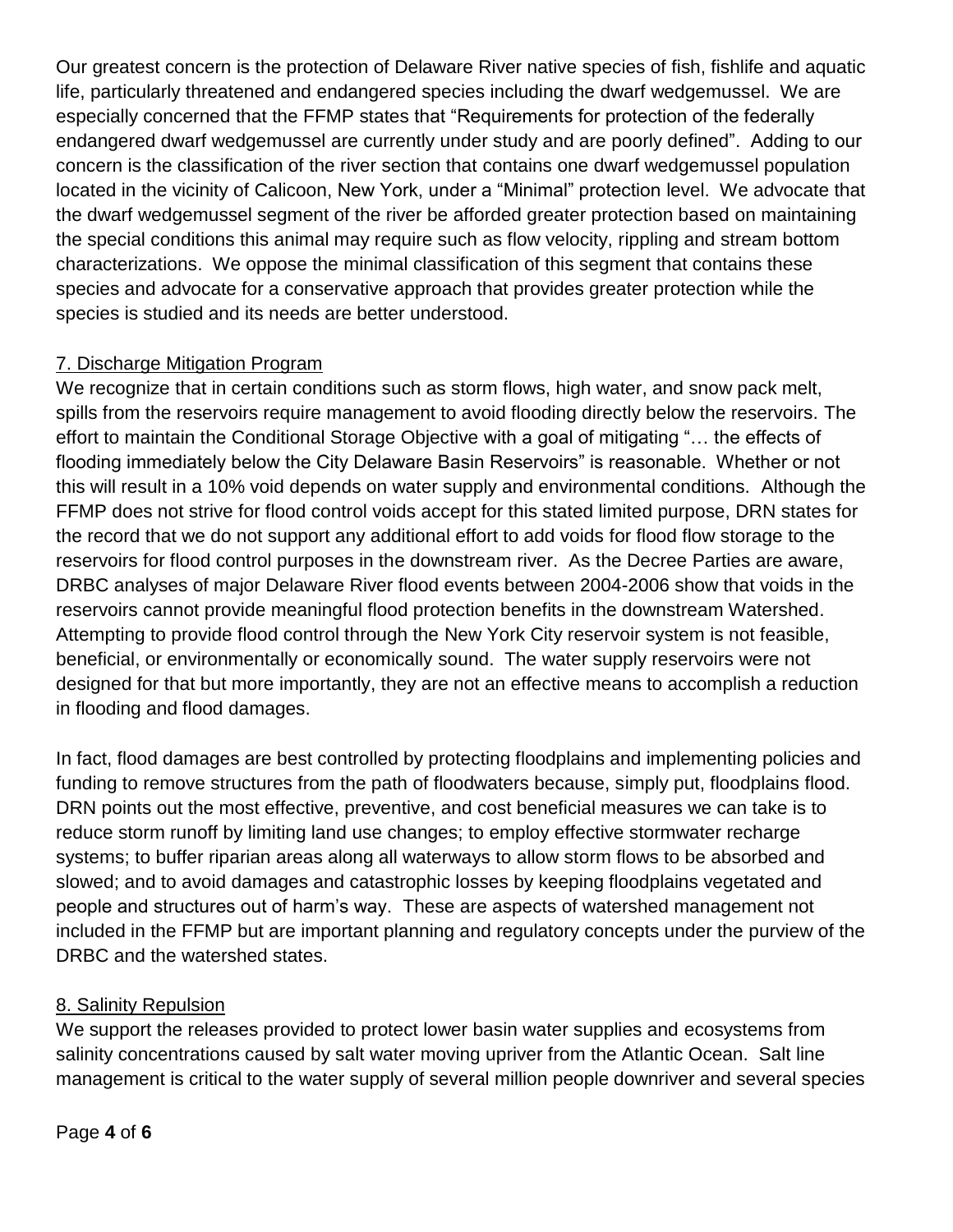of fish, bivalves, and aquatic life are sensitive to salinity concentrations, which freshwater flows from the upstream reservoirs repel.

## 9. Dwarf Wedgemussels

We support modifications to avoid taking, harming, or adversely affecting dwarf wedgemussels based on U.S. Fish and Wildlife Service (USFWS) information and study results from the US Geological Society (USGS) and USFWS. These animals are at risk due to the lack of adequate protection under the current FFMP categories, as stated previously in this comment.

# 12. Estuary and Bay Ecological Health

We support modifications based on the protection of the ecological health of the Delaware Estuary and Bay and appreciate the specific mention of oysters, shellfish, and endangered species. Newly discovered freshwater mussel species in these low reaches that are not listed as endangered and other fish and aquatic life are likely to benefit from targeted efforts to protect the named species. We support research and efforts that are ongoing by the DRBC and others to provide healthy habitat and protection for the ecological systems of the Estuary and Bay and advocate that this information be used to design modifications.

## 13. Warm Water and Migratory Fish

Several species of native warm water fishes are dependent on the flow management regime established by the FFMP and we support the conservation of these species and migratory species that require reservoir flow management to provide healthy habitat and to meet water quality needs.

# 14. Monitoring and Reporting

We support monitoring of water temperatures and also advocate for monitoring of other environmental parameters to gather data on water quality and ecological health. This is most appropriately conducted by the DRBC with input from the National Park Service and other engaged partners.

### 15. Reassessment Study

We support a reassessment study that also includes an assessment of water resources and the impacts of surface disturbance and watershed condition changes that can affect water quality, quantity and flows. Mapping of environmental features, habitats and natural resources is also needed to understand the effects of reservoir releases and the FFMP regime. Again, this is most appropriately conducted by the DRBC with input from the National Park Service and other engaged partners.

### **Closing**

Page **5** of **6** We thank the Decree parties for the opportunity to submit comment at the Listening Sessions. However, we find it very difficult for the public to participate without a means to submit written comment through a web portal or by regular mail. Limiting the comment to those who can physically attend excludes many members of the public and does not allow for robust participation